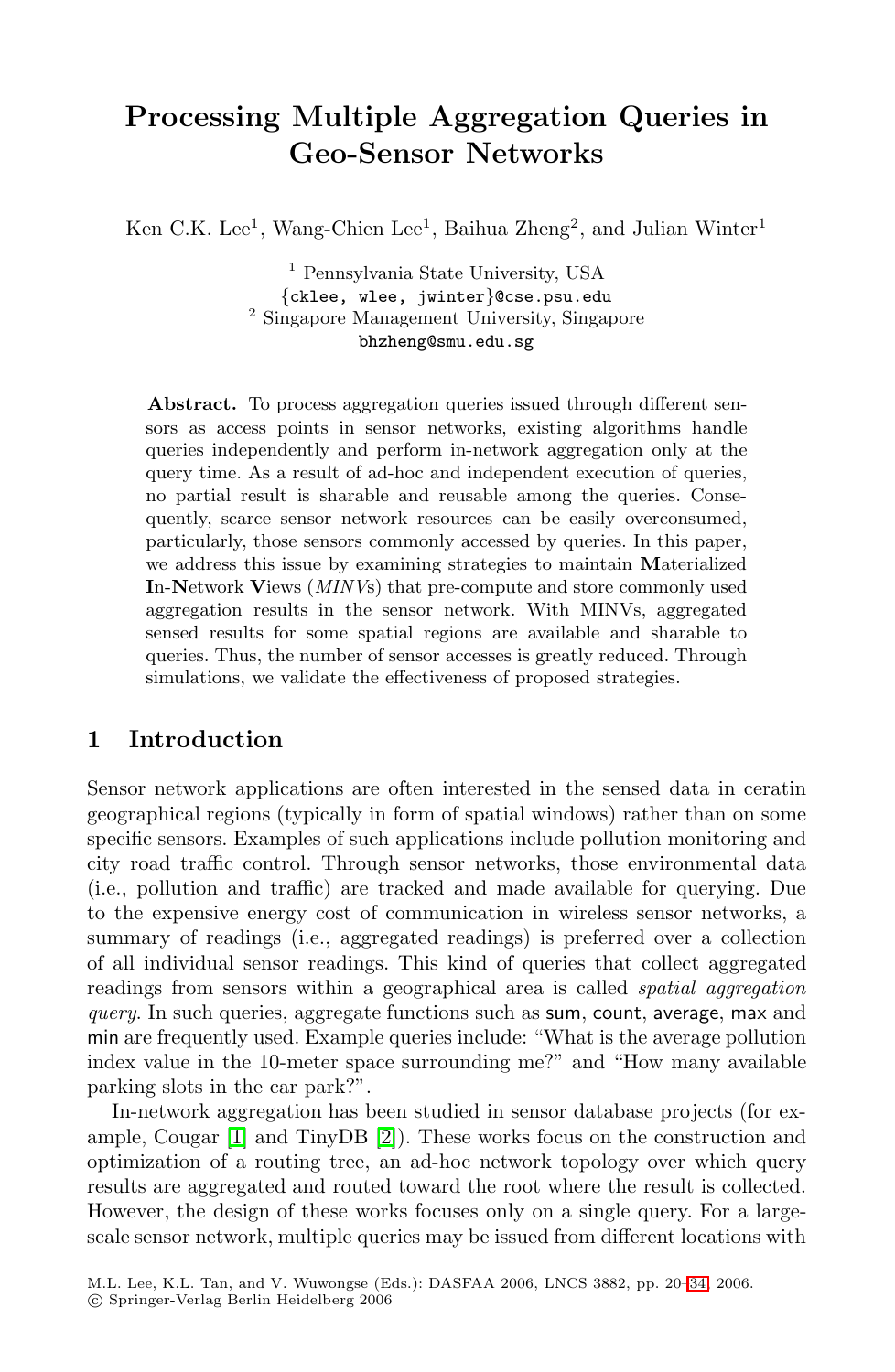sensors close to the users serving as access points. With existing techniques, individual queries can be processed by forming independent routing trees with access points as the roots. Due to independent topologies, the aggregated results cannot be naturally shared with and reused by other queries. The scarce sensor resources (in particular, the battery power) are therefore easily overconsumed. Thus, the lifetime of a sensor network (or a certain portion of network) is quickly shortened when a large number of queries are issued.

Sharing results of multiple aggregation queries and optimizing the query performance presents some technical challenges that must be faced. An independent executing query does not take other queries into consideration. Therefore, it is difficult to (1) determine what partial aggregated result of a query will be reusable (if any) by other queries; (2) decide which sensors to store sharable results for later access; and (3) make other queries aware of the availability of the stored query results. Moreover, processing on-demand queries issued from arbitrary sensors is already a challenging issue.

In this paper, we address these challenges by maintaining **M**aterialized **I**n-**N**etwork **V**iews (MINVs) in the sensor networks. By identifying a set of frequently-used sensor readings at the planning stage, a MINV can be defined to store an aggregated result of readings from the set of sensors in support for processing queries at the run time. Obviously, the deployment of MINVs has several advantages. First, the study of query compatibility in multiple query optimizations is reduced to the matching bet[wee](#page-1-0)n the view and the queries. A query can take full advantage of the view if the aggregation [req](#page-3-0)uired by the query is the same as the view. Thus, multiple queries can be supporte[d](#page-9-0) through the view. Second, the views are distributed in the sensor network, so it does not overload any single sensor and it does not require any super sensor (i.e., a more powerful sensor) for data storage or processing. Queries are executed by traversing sensors in the network to collect readings, either the raw data or aggregated results from the views, based on the real requirements.

<span id="page-1-0"></span>The rest of the paper is organized as follows. Section 2 describes the system model our proposals are based on and reviews related work. Section 3 details the proposed schemes to support multiple spatial aggregation queries. Section 4 evaluates the impact of different factors on the performance through simulation. Finally, Section 5 concludes the paper.

### **[2](#page-2-0) Preliminaries**

In this section, we first describe the characteristics of sensor networks and our assumptions. Then, we discuss spatial aggregation queries followed by the review of some approaches in data dissemination reported in literature.

#### **2.1 System Model and Assumptions**

We consider the sensor network formed by homogeneous and stationary sensors as shown in Fig.  $1(a)$  where dots represent sensors. We assume that sensors are densely and uniformly distributed in a geographical area. Sensors have four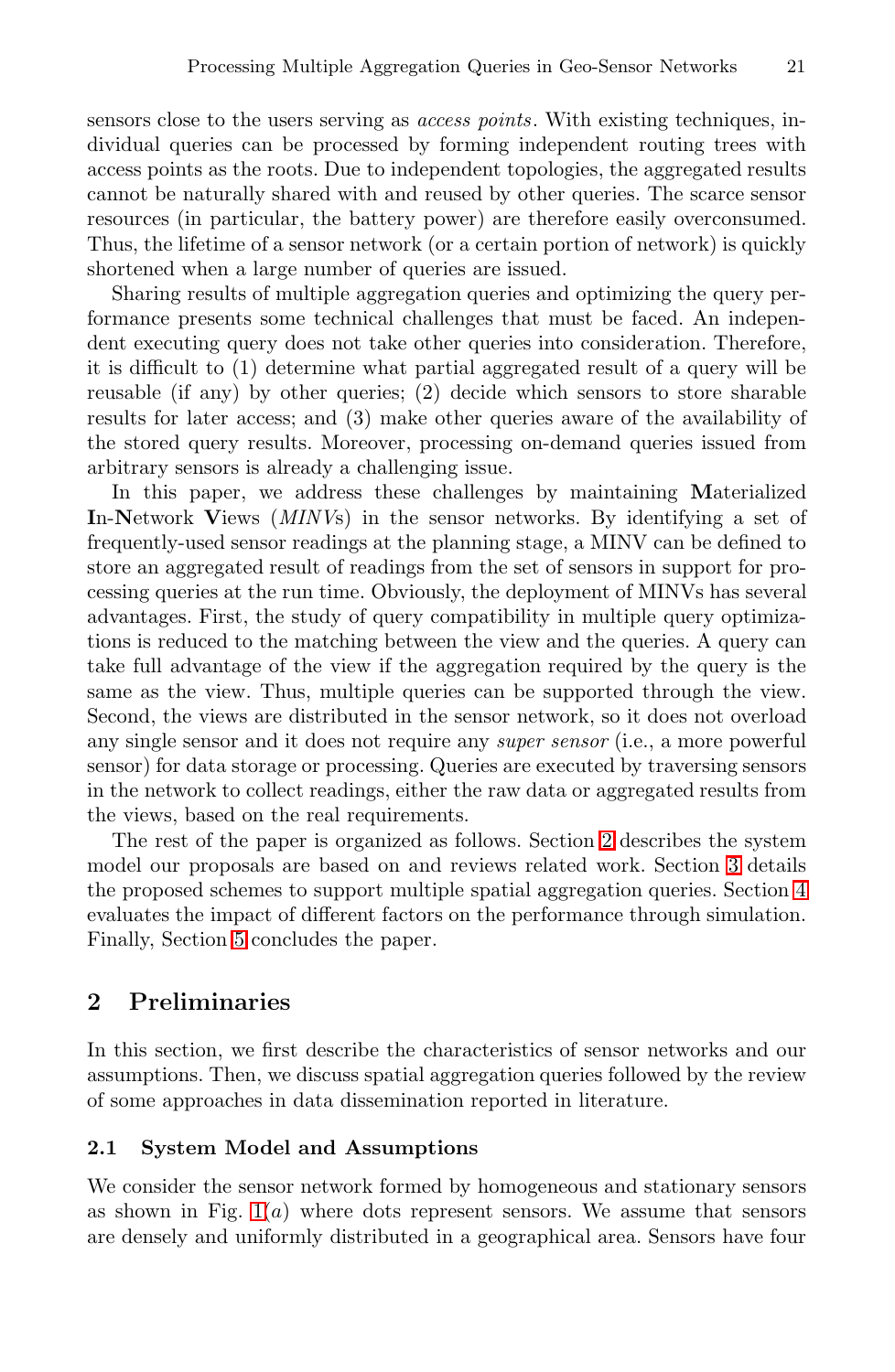<span id="page-2-0"></span>

**Fig. 1.** Grid structure of sensor network

basic capabilities: (1) sensing, (2) storage, (3) computation, and (4) wireless communication. Sensors can sense and collect its readings, and serve as storage for its own collected readings an[d](#page-14-1) [a p](#page-14-2)artial content of a MINV. Computation enables some query processing tasks and wireless com[mu](#page-14-3)nication enables a sensor to relay messag[es](#page-14-4) from one sensor t[o i](#page-14-5)ts neighbors. All sensors are considered identical in terms of processing power, memory size, radio transmission coverage and energy. No task or data [is](#page-14-3) sent to a specific super sensor for storage or processing. All sensors either operate independently or collaborate with others. We further assume the sensors are location-aware (i.e., each sensor obtains its geographical location) and time synchronized, (i.e., each sensor obtains the global clock) through GPS or other positioning techniques [3, 4].

As many well-known research in sensor data routing such as GAF [5] and data dissemination such as TTDD [6] and Comb-needle [7], we model the sensor network as a grid. We define the side length of a grid bound by  $R/\sqrt{5}$  with R the transmission ra[nge](#page-2-0) of each sensor based on GAF [5]. Each cell is uniquely identified by a grid coordinate  $(x,y)$ . For convenience, we refer to the cell at  $(x,y)$  as the correlation of the cell side length is at most  $R/\sqrt{5}$ , therefore the signal of grid(x,y). We assume the cell side length is at most  $R/\sqrt{5}$ , therefore the signal of a sensor in a cell is conservatively reachable to other sensors in adjacent cells. To be specific, a message from a sensor located in  $\text{grid}(x, y)$  can be received by all other sensors within the same cell and neighboring cells (above, below, left and right) can also hear the message, but not sensors in diagonally adjacent cells. For simplicity, each cell is assumed to have only one sensor located at the center of  $\text{grid}(x, y)$  and denoted by  $s_{x,y}$ . Fig. 1(b) shows a logical presentation of the gridstructured sensor network. Further, we indicate a number in each cell as the reading of a corresponding sensor located inside the cell. Based on a grid-structured sensor network, we focus on the processing of spatial aggregation queries.

#### **2.2 Spatial Aggregation Queries**

Without loss of generality, we assume that each sensor maintains data in the following form:  $\langle readings,loc\rangle$ . Based on the grid structured sensor network, our spatial aggregation query is expressed in an SQL-like syntax as exemplified in the following: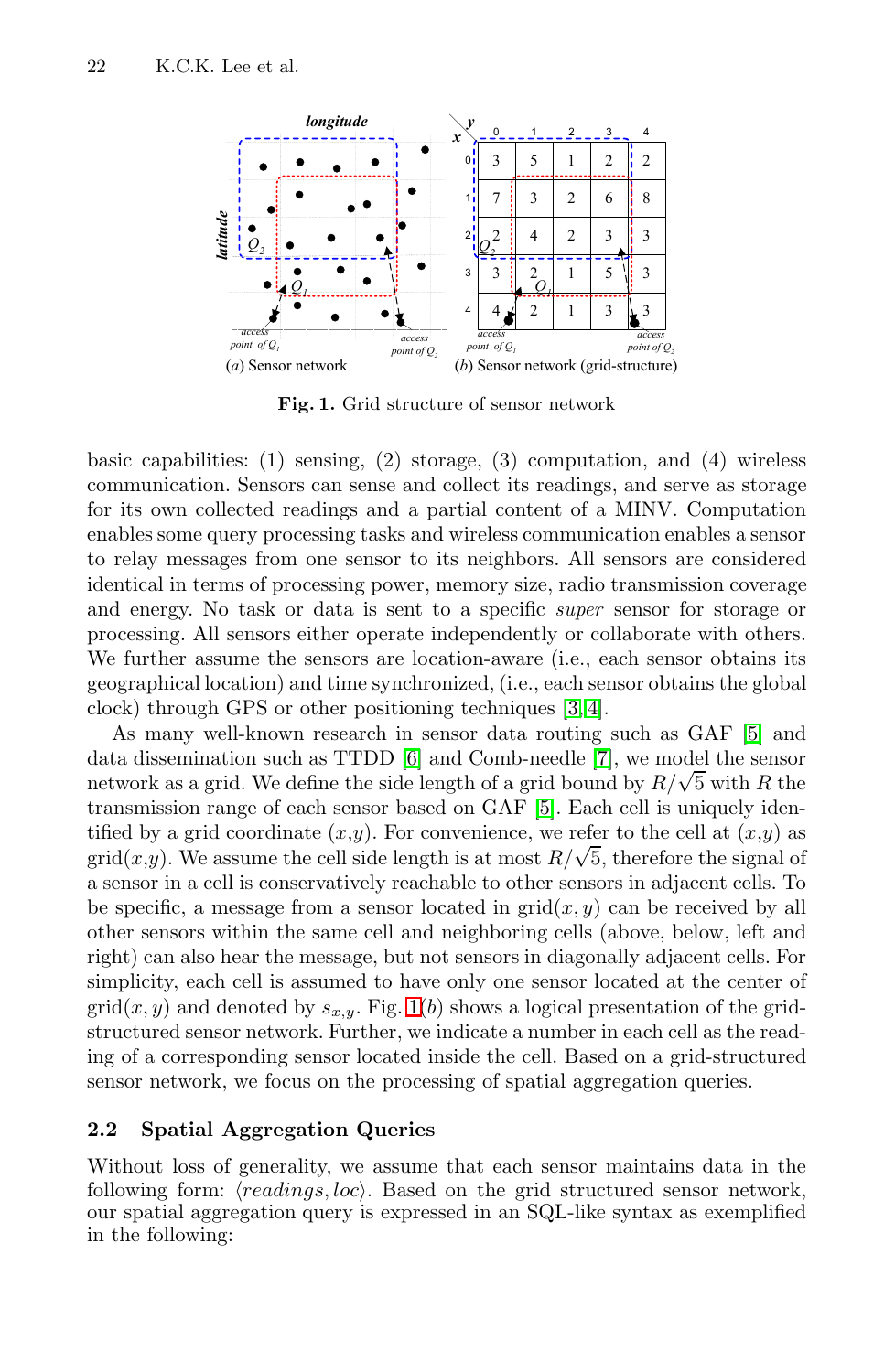SELECT **AGG**(readings) FROM SensorNetwork WHERE  $loc$  IN  $\langle [x_1, x_2], [y_1, y_2] \rangle$ ;

This expression means collecting (**AGG**(readings)), aggregated readings from sensors in a logical relation, SensorNetwork, whose locations (loc) are within a region specified by  $\langle [x_1, x_2], [y_1, y_2] \rangle$  where  $x_1, x_2, y_1$  and  $y_2$  are the grid coordinates. Referring to the Fig.  $1(a)$ , two aggregation queries, denoted by  $Q_1$ and  $Q_2$ , are issued at two different sensors (called *access points*) to aggregate readings received at all the sensors within the specified spatial window. Later, the query results are routed back to the user via the corresponding access points.

#### **2.3 Related Work**

A number of ongoing research projects focus on guiding the sensors to disseminate their measurements to interested users. In ge[ner](#page-14-6)al, those works can be grouped in three major categories, namely, pure push, pure pull and hybrid approaches. They are briefly reviewed as follows.

**Pure Push Approaches.** Pure push approaches proactively propagate readings from individual sensors assuming that queries located in different parts of the sensor network may be interested in their readings. This approach is suitable when multiple queries [are](#page-14-7) scatte[red](#page-14-8) in the netwo[rk](#page-14-9) and their locations are not known in advance. Example push approaches include flooding, SPIN [8] and TTDD [6].

**Pure Pull Approach.** In pure pull approach, sensors are silent unless a request arrives. Queries play an active role to traverse the network to collect readings. After having been triggered by a query, interested sensors deliver their readings toward an ac[cess](#page-14-10) point ([also](#page-14-11) called sink point) [wh](#page-14-5)ere the query is issued. Example pull approaches include directed diffusion [9], TAG [10] and Cougar [1].

**Hybrid Push and Pull Approach.** Hybrid approaches combine the advantages of both push and pull approaches. These approaches are composed of two steps. First, sensors push their readings to collection points determined by dissemination algorithms. Second, from collection points, queries pull the readings depending on requirements. Several distributed approaches are proposed such as geographic hash-tables (GHTs) [11], DIM [12] and Comb-needle [7].

<span id="page-3-0"></span>Our approaches proposed in this paper are also hybrid approaches, but are very different from existing work. First, we consider multiple queries with more complicated aggregation, which have not been consi[dere](#page-14-12)d in sensor networks. Second, we assume each sensor can serve as an access point and queries can be issued at any access point.

### **3 Materialized In-Network View**

Motivated by the needs of sharing query results for multiple queries, we examine the use of MINVs to support multiple spatial aggregation queries. The materialized view has been widely used in data warehouse and OLAP applications [13] to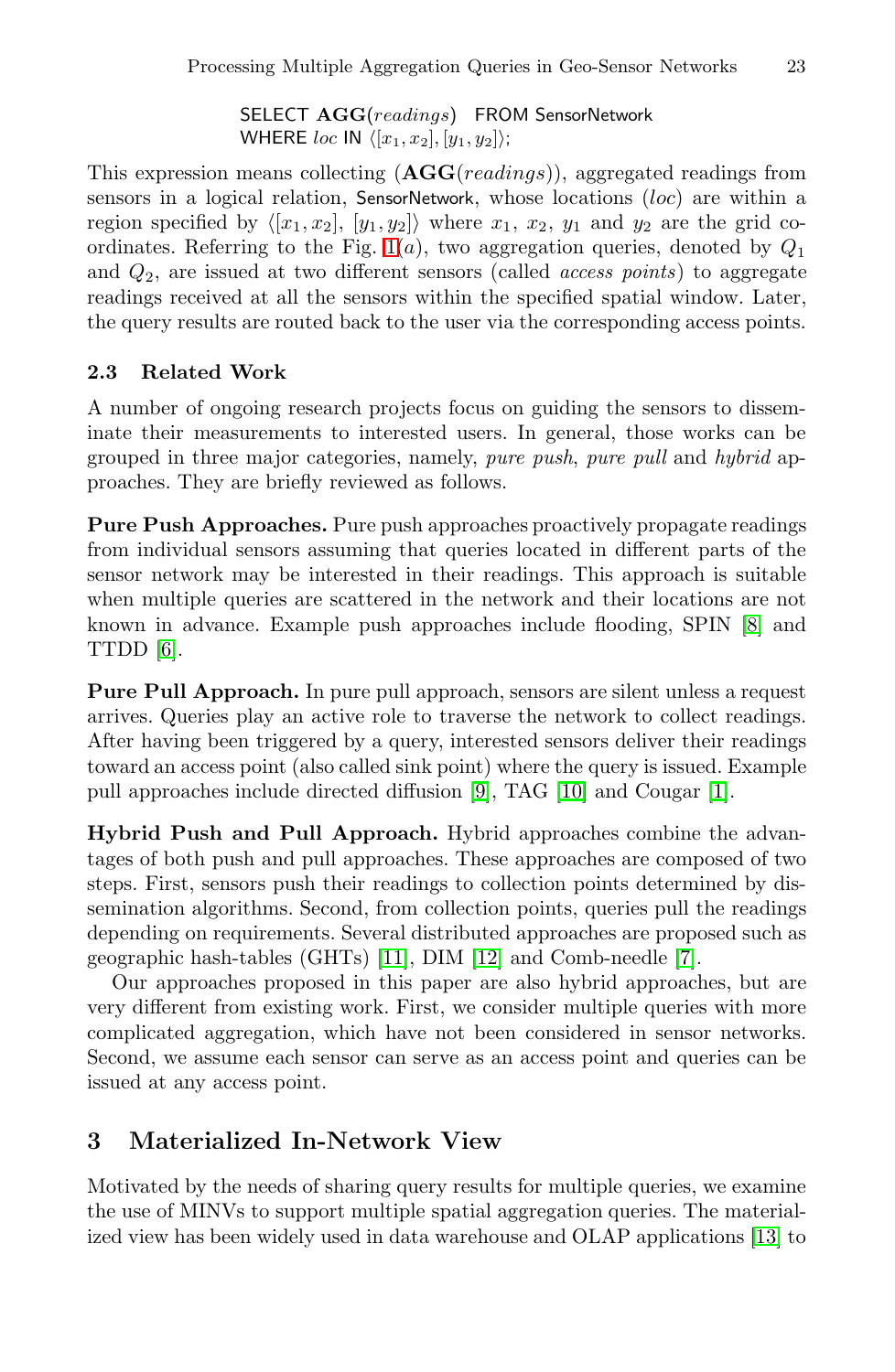improve the query response time. It computes aggregated values among a collection of disk resident operational data and stores the results as database views on disks. When a query is issued, the partial results of interested views are retrieved to ease query computation. We employ the similar idea in the context of sensor networks.

However, techniques designed for manipulating materialized views in a centralized database system cannot be directly applied to sensor networks due to the constraints of sensor networks. First, wireless communication is very energy expensive. Thus, both the message size and quantity need to be minimized. Second, each sensor has only a limited amount of memory and therefore a MINV needs to be distributed among sensors. Third, in-network view maintenance techniqu[e, r](#page-14-12)ather than central approaches, are applied to keep the size of messages (intermediate view change) transferred among sensors compact.

Based upon the above factors, we propose three different approaches, namely, full scanning, replication cluster, and prefix sum, for managing a MINV and process spatial aggregation queries. Full scanning does not maintain any view. Replication cluster, as [its](#page-2-0) name suggests, maintains a view of a pre-defined cluster and replicates the view to all the nodes inside the cluster. Prefix sum, good for supporting range sum queries, allows sensors to maintain cumulated readings over a range of sensors [13].

For the sake of simplicity, the following discussion focuses on the aggregation function, sum. Thus, a query accumulates sensor readings within a specified  $\sum_{i=x_1}^{x_2} \sum_{j=y_1}^{y_2} r(s_{i,j}),$  with  $r(s_{i,j})$  the reading received from a sensor  $s_{i,j}$ . Let spatial window  $\langle [x_1, x_2], [y_1, y_2] \rangle$ . A given sum-aggregation query Q is to retrieve  $\sum_{x_1}^{x_2} \sum_{y_1}^{y_2} x_1(x_1)$ , with  $x(x_1)$  the reading required from a sensor  $x_1$ . us revisit the query  $Q_1$  depicted in Fig. 1(b). The specified spatial window is  $\langle [1,3], [1,3] \rangle$  and the corresponding sum is  $28 (= 2+1+5+4+2+3+3+2+6)$ .

#### **3.1 Full Scanning**

Full scanning is a pure pull approach. It maintains no view and serves as our baseline algorithm. Every query has to traverse all sensors within the query window to collect and aggregate readings. Initially, a query is routed from an access point to the closest sensor, named originating node, on the boundary of the spatial window. The query traversal follows two sorts of paths, namely, border path and interior paths. The border path runs along the [win](#page-5-0)dow boundary and readings are recorded from encountered nodes until the originating node is met again. The interior paths are linear paths horizontally or vertically crossing the window. Employing both border and interior paths has the following advantages: (1) They ensure a complete coverage (and traversal) of all sensors in the window. (2) Parallel traversal of border path and interior paths improves response time. (3) The originating node where the scanning ends is the closest sensor to the access point; facilitating the efficient final result delivery.

The detailed description of scanning process of  $Q_1$  is illustrated in Fig. 2. Initiated at the access point  $(4, 0)$ ,  $Q_1$  is first routed to the originating node  $(3, 1)$  and traverses the border path in the clockwise direction. At  $(2, 1)$ ,  $Q_1$ finds a row of nodes  $((2, 1)$  through  $(2, 3)$ ) not yet visited and forks a child query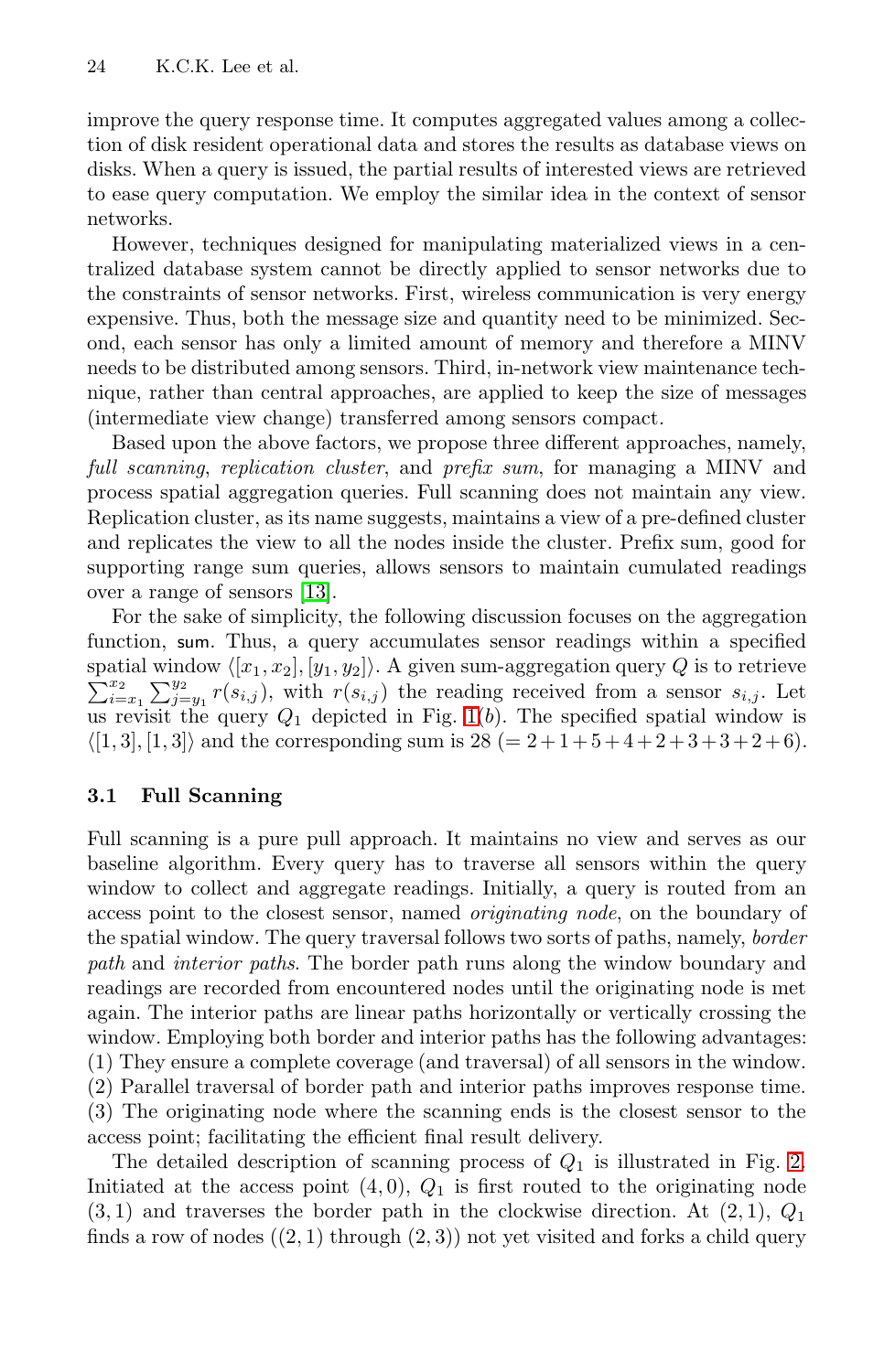<span id="page-5-0"></span>

**Fig. 2.** Full scanning

 $Q'_1$  to traverse along the interior path to collect the reading of the sensor at  $(2, 2)$ . Meanwhile,  $Q_1$  continues the traversal to  $(1, 1)$ ,  $(1, 2)$ , and  $(1, 3)$ . Then, at  $(2, 3)$ , the inte[rse](#page-5-0)ction between the interior and border paths,  $Q_1$  collects  $Q'_1$ 's result (i.e., 2) and aggregates it with the tentative result (i.e., 20). Thereafter,  $Q_1$ carries the aggregated reading of 22 and scans through  $(3, 3)$ ,  $(3, 2)$ , and  $(3, 1)$ , with the final reading of 28. The final answer is sent back to the access point.  $Q_2$  traverses in the same fashion but with a counter-clockwise border path. The description is omitted for space saving.

For every single query, full scanning takes one pass and visits all required sensors once. However, sensors within a common query-interested region could be accessed multiple times. In Fig. 2, sensors within the common region of  $Q_1$  and  $Q_2$  (i.e.  $\langle [1,2], [1,3] \rangle$ ), are accessed twice. Therefore, the saving/sharing among queries can be obtained if a sharable partial result is available somewhere.

#### **3.2 Replication Cluster**

The replication cluster approach is motivated by spatial access locality of queries, i.e., sensors closely located are very likely to be accessed by a same query. Here, we assume that certain clusters are determined at the system planning stage based on analysis of query patterns and other system, network, and application factors. Further, this cluster information is assumed known to both sensors and issued queries via pre-programming. Our idea is to let each sensor within a cluster maintain (and replicate) the view of an entire cluster. Thereafter, a query fully covering a cluster can obtain the view by visiting any single sensor within the cluster. Thus, the traversal of all the member nodes of a cluster is replaced by one sensor visit, significantly reducing the number of sensor accesses.

To maintain the freshness of a view inside a cluster, every sensor knows other member sensors in the same cluster and they adopt a flooding mechanism to update the view. When a sensor obtains a new reading, it updates its own replica of the view and then broadcasts the change (the difference between previous and new readings for sum semantic) to intermediate neighbor nodes. The broadcast is marked by a unique tuple  $\langle ID_s, ID_b \rangle$ , with  $ID_s$  the ID of the sender sensor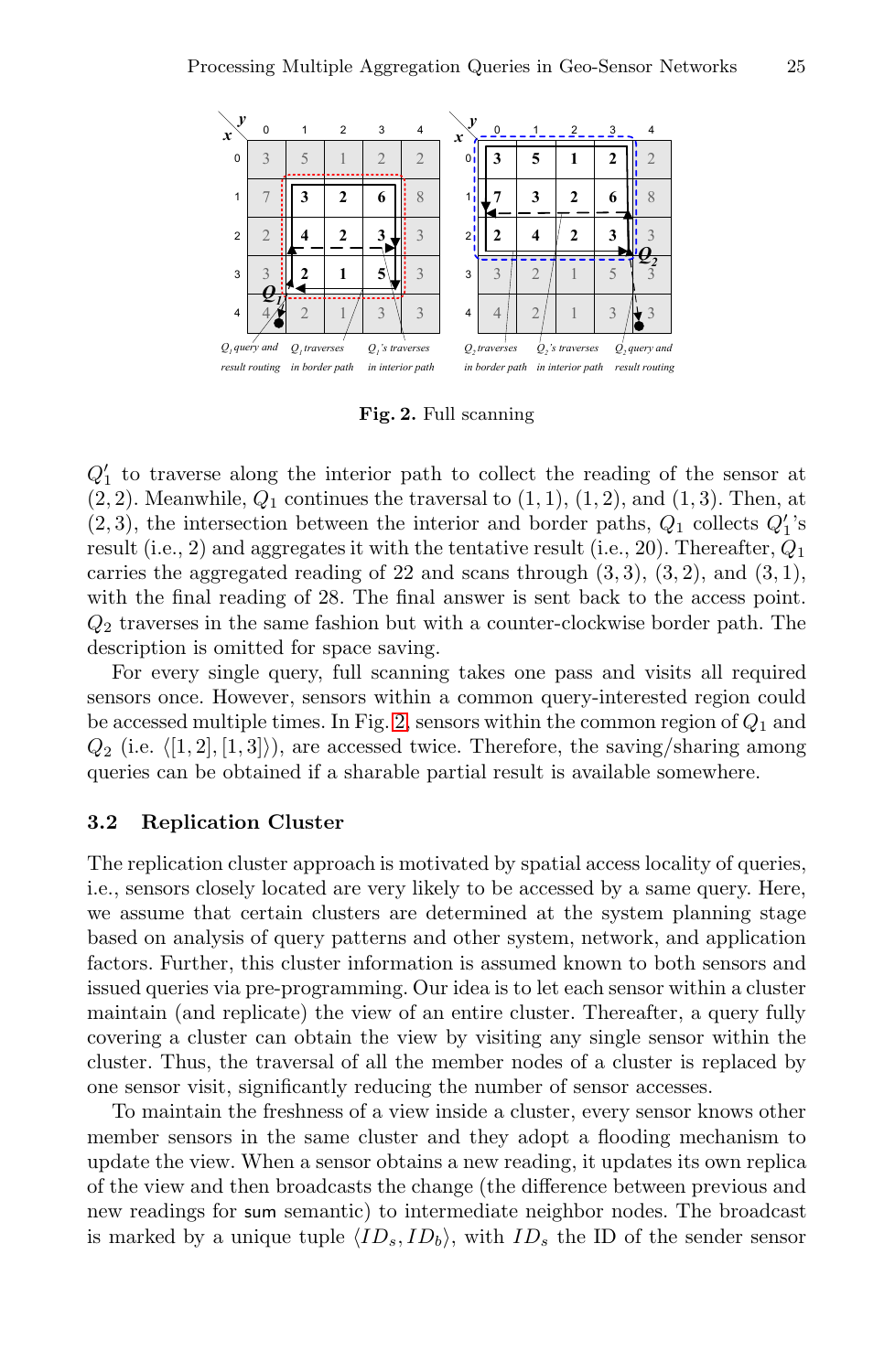| x              | $\Omega$ | $\overline{2}$ | 3 | $\boldsymbol{x}$ |             | 2       | 3 |  |
|----------------|----------|----------------|---|------------------|-------------|---------|---|--|
| $\mathbf 0$    |          |                |   | 0:               |             |         |   |  |
|                |          |                |   |                  |             |         |   |  |
| $\overline{2}$ |          |                |   |                  |             |         |   |  |
| 3              |          |                | ٩ | 3                | <br>------- | ------- |   |  |
| $\overline{4}$ |          |                |   | 4                |             |         |   |  |

**Fig. 3.** Replication cluster

and  $ID<sub>b</sub>$  the ID of the sender's broadcast. Once neighbor nodes receive the change, they update their own view replica and rebroadcast the same message. The flooding-based view update terminates at those nodes outside the cluster.

Fig. 3 shows query processing with replication cluster. Suppose two clusters are formed, located at  $\langle [1, 2], [0, 1] \rangle$  and  $\langle [1, 2], [2, 3] \rangle$ . Like full scanning,  $Q_1$  is first routed to node (3, 1) and starts traversal in the clockwise direction. However, a child query at  $(2, 1)$  can be avoided because the sensor at  $(2, 2)$  is part of a cluster fully covered by the query. Thus, it takes only the border path and aggregated result is  $28 (= 2 + 4 + 3 + 13 + 5 + 1)$ . The result is sent back to the access point. Although  $Q_1$  traverses both  $(1,3)$  and  $(2,3)$  (the path annotated by a dotted line), the query and the partial result are routed through the two sensors without invoking computation at the application level in sensors.  $Q_2$  performs similarly. Note that the cluster  $\langle [1, 2], [2, 3] \rangle$  is shared by both  $Q_1$  and  $Q_2$ .  $Q_1$ obtains the aggregated result (13) at node (1,2) while  $Q_2$  obtains it at node (2, 3). The workload of sensors within a cluster is also shared.

The cluster size [has](#page-14-12) an impact on the performance. If the cluster size is relatively large to a query, a query will be less likely to be completely covered by a cluster; resulting in full scanning. If the cluster size is too small, the saving is limited since it still needs to fork child queries to scan interior sensors, and the sharing of aggregated readings is also limited.

#### **3.3 Prefix Sum**

The third approach is prefix sum view [13] which accumulates readings throughout the network. Each sensor maintains a partial cumulated sum of readings. We present two variants, na[mely,](#page-7-0) 1-dimensional (1-D) prefix sum and 2-dimensional  $(2-D)$  prefix sum. They employ the same aggregation concepts but are different in scopes of aggregation.

**1-Dimensional Prefix Sum.** With 1-D prefix sum, every sensor,  $s_{i,j}$  in a sensor network maintains its own reading  $r(s_{i,j})$ , and a cumulated sum of readings denoted by  $V_{i,j-1} = \sum_{k=0}^{j-1} r(s_{i,k})$  (or simply  $V_{i,j-1} = r(s_{i,j-1}) + V_{i,j-2}$  where  $V_{i,-1} = 0$ ). Sensor  $s_{i,j}$  knows the sum of the readings of all the preceding nodes namely  $s_{i,0}, s_{i,1} \cdots s_{i,j-1}$  in the row i. Fig. 4(a) depicts a sample sensor network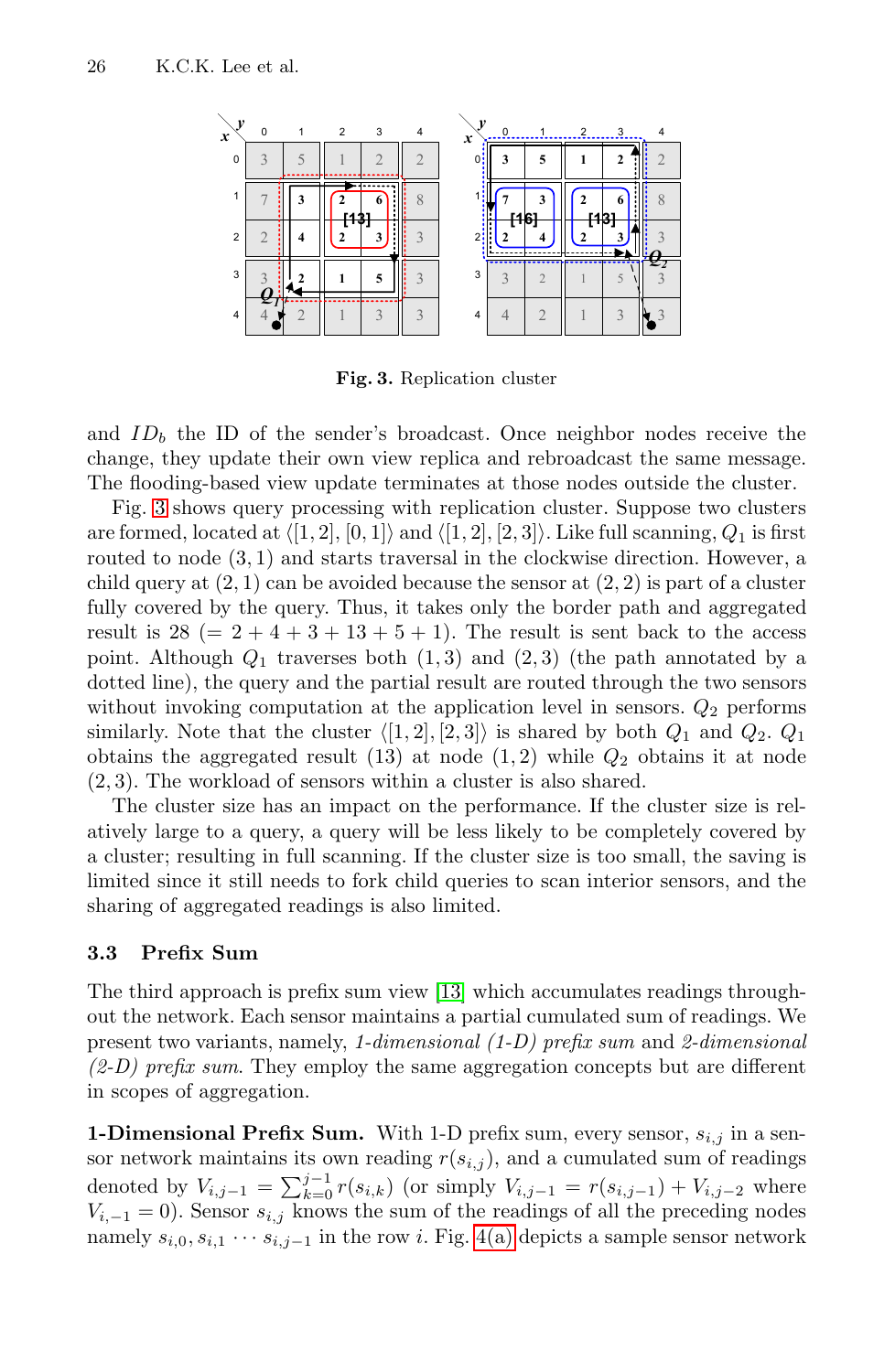<span id="page-7-0"></span>

**Fig. 4.** Linear Access on a Wireless Broadcast Channel

partitioned into 5 rows. In the top row, sensors  $s_{0,j}$  keep readings: 3, 5, 1, 2 and 2 and the corresponding cumulated sums  $V_{0,j-1}$  shown in braces: 0, 3, 8, 9 and 11 respectively, with  $0 < j \leq 5$ .

Instead of sending a sequence of readings along a row to initialize and update a view, in-network maintenance is used to propagate the sum of readings. At row *i*, the first node,  $s_{i,0}$  starts propagating its own readings as  $V_{i,0}$  (=  $r(s_{i,0})$ ) to the second node,  $s_{i,1}$ . Then  $s_{i,1}$  keeps this received reading, and computes  $V_{i,1}$ , i.e.,  $V_{i,0} + r(s_{i,1})$  and sends it to  $s_{i,2}$ . The propagation repeats until the last sensor of the row is reached.

Upon request, a sensor  $s_{i,j}$  can report any of the three readings: (1) its reading,  $r(s_{i,j});$  (2)  $V_{i,j-1}$ , a stored cumulated sum of  $r(s_{i,0})$  through  $r(s_{i,j-1});$  and (3)  $V_{i,j}$ , a derived cumulated sum from readi[ngs of](#page-7-0)  $s_{i,0}$  through  $s_{i,j}$  (i.e.,  $V_{i,j-1}$  +  $r(s_{i,j})$ ). Thus, it is efficient to find out the cumulated sum from  $s_{i,a}$  to  $s_{i,b}$  ( $a \le b$ ) in a row i by subtracting  $V_{i,a-1}$  from  $V_{i,b}$ , since they are obtainable in  $s_{i,a}$  and  $s_{i,b}$ . In Fig. 4(a), accessing sensors at  $(0, 2)$  and  $(0, 4)$  can get the cumulated sum from  $(0, 2)$  to  $(0, 4)$ . The sensor at  $(0, 2)$  provides  $V_{0,1} = 8$  and the sensor at  $(0, 4)$  reports  $V_{0,4} = V_{0,3} + r(s_{0,4}) = 11 + 2 = 13$ . The cumulated sum for the range is  $V_{0,4} - V_{0,1} = 5$ .

Spatial aggregation query processing is reduced to accessing the two ending nodes of rows covered by a query. For example,  $Q_1$  in Fig. 4(a) covers three rows.  $Q_1$  is first routed to the originating node at  $(3, 1)$  to start clockwise border path traversal. It visits sensors at  $(3, 1), (2, 1)$  and  $(1, 1)$  to collect  $V_{3,0}(=3)$ ,  $V_{2,0}(=2)$ , and  $V_{1,0}(=7)$ , respectively. Then the query is routed to  $(1,3)$ , and it visits  $(1, 3), (2, 3),$  and  $(3, 3)$  in sequence, collecting  $V_{1,3}(=18), V_{2,3}(=11),$  and  $V_{3,3}(=11)$ . Finally the query result of 28 (= -3 - 2 - 7 + 18 + 11 + 11) is sent back to the user.

**2-Dimensional Prefix Sum.** 2-D prefix sum view is in a 2-dimensional fashion. Before the discussion, we define the notation  $W_{i,j}$  as the cumulated sum of reading of  $s_{0,0}$  through  $s_{i,j}$ , i.e.,  $W_{i,j} = \sum_{a=0}^{i} \sum_{b=0}^{j} r(s_{a,b})$ . Different from 1-D prefix sum view, each sensor  $s_{i,j}$  has to maintain four readings, including (1) the local reading,  $r(s_{i,j});$  (2) the cumulated sum  $W_{i,j-1}$  provided by node  $s_{i,j-1};$  (3) the cumulated sum  $W_{i-1,j}$  provided by node  $s_{i-1,j}$ ; and (4) the cumulated sum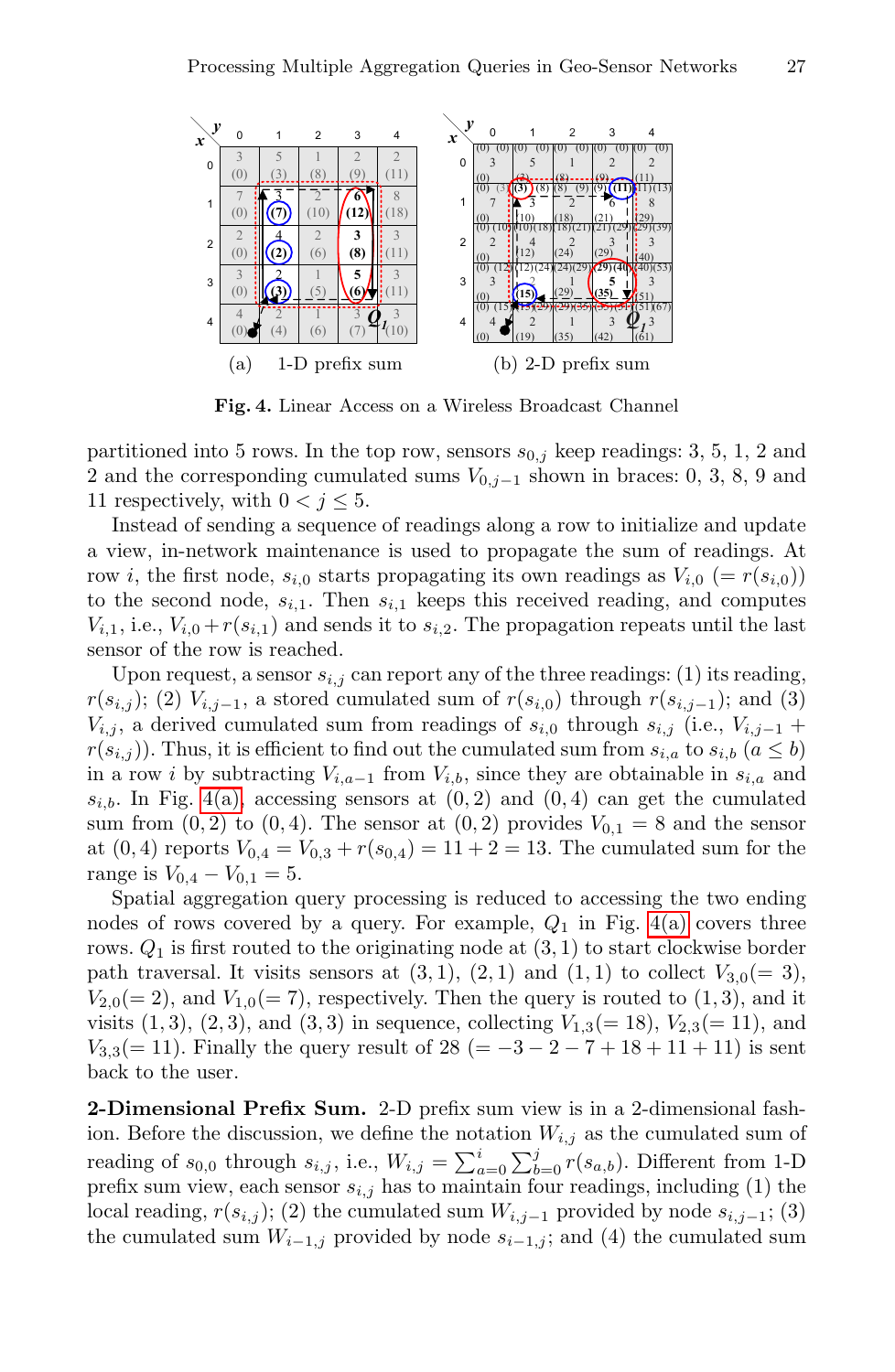$W_{i-1,j-1}$  from node  $s_{i-1,j-1}$ . With these four readings,  $s_{i,j}$  can determine  $W_{i,j}$ that is  $r(s_{i,j})+W_{i,j-1}+W_{i-1,j}-W_{i-1,j-1}$ . Illustrated in Fig. 4(b), a sensor,  $s_{2,2}$ , maintains four readings  $r(s_{2,2})(= 2)$ ,  $W_{2,1}(= 24)$ ,  $W_{1,2}(= 21)$  and  $W_{1,1}(= 18)$ . The cumulated sum,  $W_{2,2}$ , is then  $2 + 24 + 21 - 18 = 29$ .

2-D prefix sum takes an entire 2D sensor network as a whole and maintain a network-wise view starting from  $s_{0,0}$ . When a sensor  $s_{i,j}$  receives all the cumulated sums, i.e.,  $W_{i,j-1}$ ,  $W_{i-1,j}$ , and  $W_{i-1,j-1}$  from its neighbors, it calculates  $W_{i,j}$  and broadcasts two readings,  $W_{i,j}$  and  $W_{i,j-1}$  to sensors  $s_{i,j+1}$  and  $s_{i+1,j}$ . The reason to broadcast  $W_{i,j-1}$  is that  $s_{i+1,j}$  may be located out of the transmission range of  $s_{i,j-1}$  and may not receive  $W_{i,j-1}$  during  $s_{i,j-1}$ 's broadcast.

The aggregated readings for a query can be efficiently derived with fewer sensor visits. For a region  $\langle [x_1, x_2], [y_1, y_2] \rangle$ , the aggregated reading is  $W_{x_2, y_2}$  –  $W_{x_2,y_1-1} - W_{x_1-1,y_2} + W_{x_1-1,y_1-1}$ . Since fewer nodes are visited, spatial aggregation queries can be performed at a much lower cost. As an example,  $Q_1$ in Fig. 4(b) specifies  $\langle [1,3],[1,3] \rangle$  as its traversal window. First,  $Q_1$  visits the sensor at  $(3,1)$  where  $W_{3,0} (= 15)$  is collected. Second, it visits the sensor at  $(1, 1)$  to collect  $W_{0,0} (= 3)$ . Then  $Q_1$  goes to sensors at  $(1, 3)$  and  $(3, 3)$  to collect  $W_{0,3}(=11)$  and  $W_{3,3}(=51)$ . The final result is  $28 (= -15 + 3 - 11 + 51)$ .

**Discussion.** Unlike replication cluster, prefix sum does not reinforce any cluster boundary. It provides better reuse of a MINV by simple addition and subtraction. With an 1-D prefix sum view, a range query can be answered by visiting nodes along two ending columns while with a 2-D prefix sum view, readings from four corner sensors are energy sufficient. 1-D prefix sum view has a slightly lower maintenance cost, and higher concurrency in view update than 2-D prefix sum view. Consider a sensor network of  $m \times n$  nodes with insignificant signal interference. 1-D prefix sum view update performs a row-based update that involves at most  $(n-1)$  propagations. 2-D prefix sum view maintenance starts at  $s_{0,0}$ , the top-left grid, and terminates at  $s_{m-1,n-1}$ . It requires  $(n-1)$  propagations to reach the top-right side of the sensor network and another  $(m-1)$  propagations to reach the bottom. Consequently, the t[im](#page-8-0)e to update the entire network is about the same as the time to propagate  $(m + n - 2)$  messages. Besides, the storage overhead for 1-D prefix sum view is less than 2-D prefix sum view.

#### **3.4 Extensions**

<span id="page-8-0"></span>In the above discussion, we have only considered the aggregate function sum. Here, we discuss the necessary extensions to the three approaches in support of other aggregate functions, such as max, min, count, average<sup>1</sup>, and median, as shown in Table 1. To allow replication cluster to support max/min/median, the view definition can be modified such that all other possible sensor readings are maintained in the view. Keeping additional readings is useful to maintain the min/max and median. From the table we can observe that optimization is highly dependent on aggregate function types. Full-scanning can support all types of aggregate functions but it generally performs worse than the other two schemes

 $<sup>1</sup>$  average can be determined by the dividing sum by count.</sup>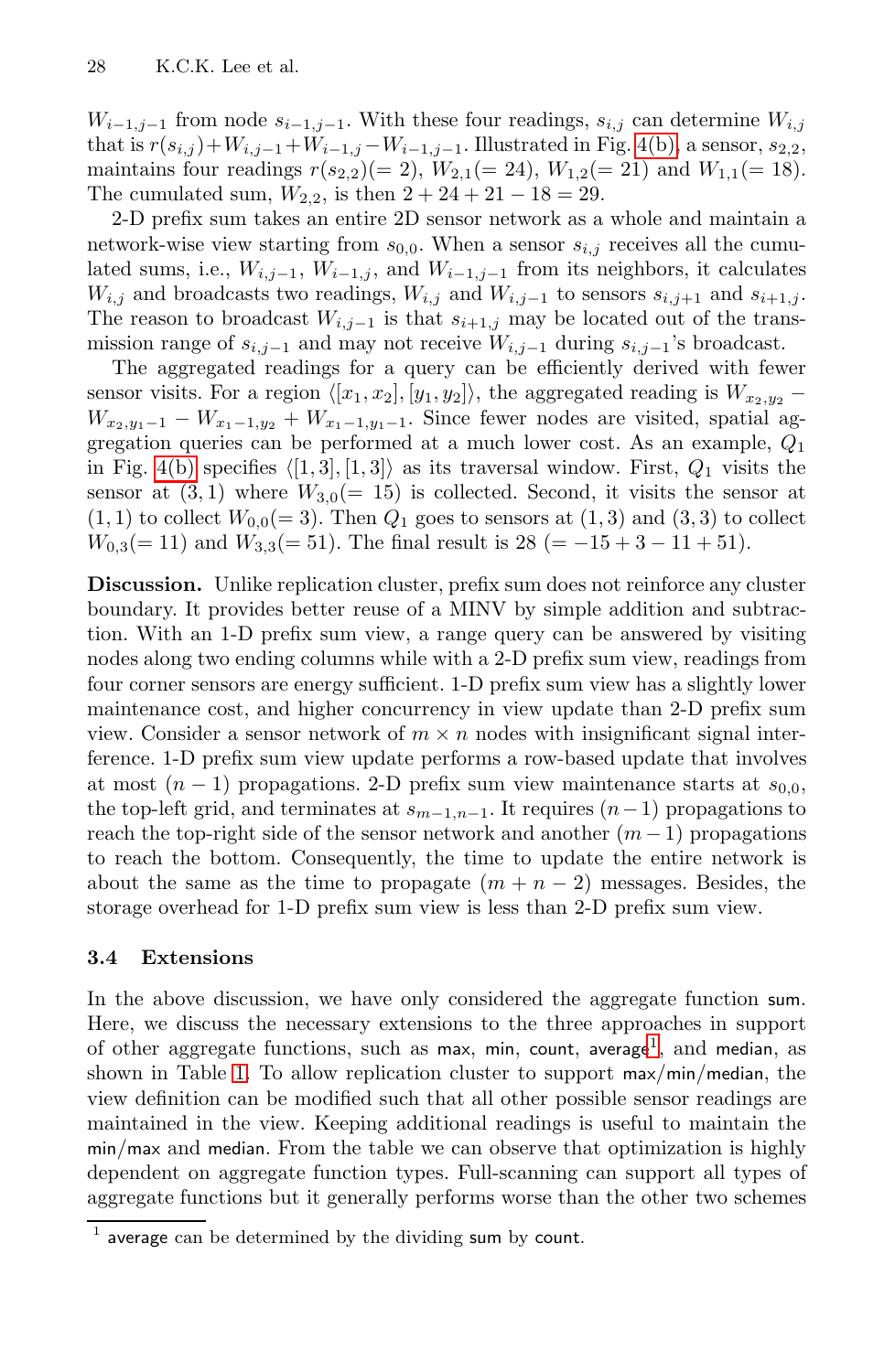| Approach                | count/sum/average | max/min | median                       |
|-------------------------|-------------------|---------|------------------------------|
| Full scanning           | Yes               | Yes     | Yes                          |
| Replication cluster Yes |                   |         | Additional readings required |
| Prefix sum              | Yes               | No      | No                           |

**Table 1.** Support of aggregate functions

<span id="page-9-0"></span>due to the high traversal cost. Other approaches incur view update cost. Depending on the aggregate functions, [app](#page-14-13)ropriate approaches can be chosen or used in a combined way to evaluate a query. This observation inspires our future research work, i.e., how to combine different app[ro](#page-9-1)aches to process aggregate queries.

### **4 Performance Evaluation**

In this section, we provide performance evaluation of proposed approaches. We use simulation which is developed with CSIM18 [14] to examine the efficiency of our proposal in terms of total message costs, energy consumption and query response time. The system parameters are set as in Table 2. For simplicity, we assume sensor network, window queries, and clusters are squares, i.e.  $m = n$ ,  $q_x = q_y$  and  $c_x = c_y$ . We take sum as the aggregation function. Periodically or triggered by any sensor, update of a MINV is performed. We consider  $R_q$  as the ratio of the query issuing frequency  $(r_q)$  to the frequency of the update happening  $(r_u)$ , i.e., the average number of queries issued between two consecutive updates. In addition to the proposed schemes, namely, full scanning (FS), replication cluster (RC), 1-D prefix sum (1DPS) and 2-D prefix sum (2DPS), we considered an alternative that all  $raw$  sensor readings are pulled out of the sensor network and maintained at a remote base station. We label this scheme **Base Station** (BS). All queries are routed to and processed at the base station. Assuming the base station is resident at  $\text{grid}(0,0)$  in the network, the message relay cost for a sensor at  $\text{grid}(i,j)$  is  $i + j$ .

<span id="page-9-1"></span>To compare the performance of the three proposed approaches and the BS scheme, our simulation varies query window size, ratio of query/update rates and

| Parameter                              | Notation         | Settings                                      | Default Value                           |
|----------------------------------------|------------------|-----------------------------------------------|-----------------------------------------|
| Sensor network size                    | $m \times n$     | $60^2 \cdots 140^2$                           | $100^2$                                 |
| Query window size                      | $q_x \times q_y$ | $10^2, \cdots 100^2$                          | $20^{2}$                                |
| Query rate $(10^{-3}$ event per sec)   | $r_a$            | 50, 5, 0.5, 0.05                              | 0.5                                     |
| Update rate $(10^{-3}$ events per sec) | $r_u$            | 50                                            | 50                                      |
| Ratio of query/update events           |                  | $R_q = r_u/r_q   1, 10, \overline{100, 1000}$ | 100                                     |
| Cluster size                           | $c_x \times c_y$ | $2 \times 2$ , $4 \times 4$                   |                                         |
| Message Latency between two sensors    |                  | 30 <sub>ns</sub>                              |                                         |
| Energy consumption per every message   |                  |                                               | $21,600$ nj (send), $3,600$ nj(receive) |

**Table 2.** Parameters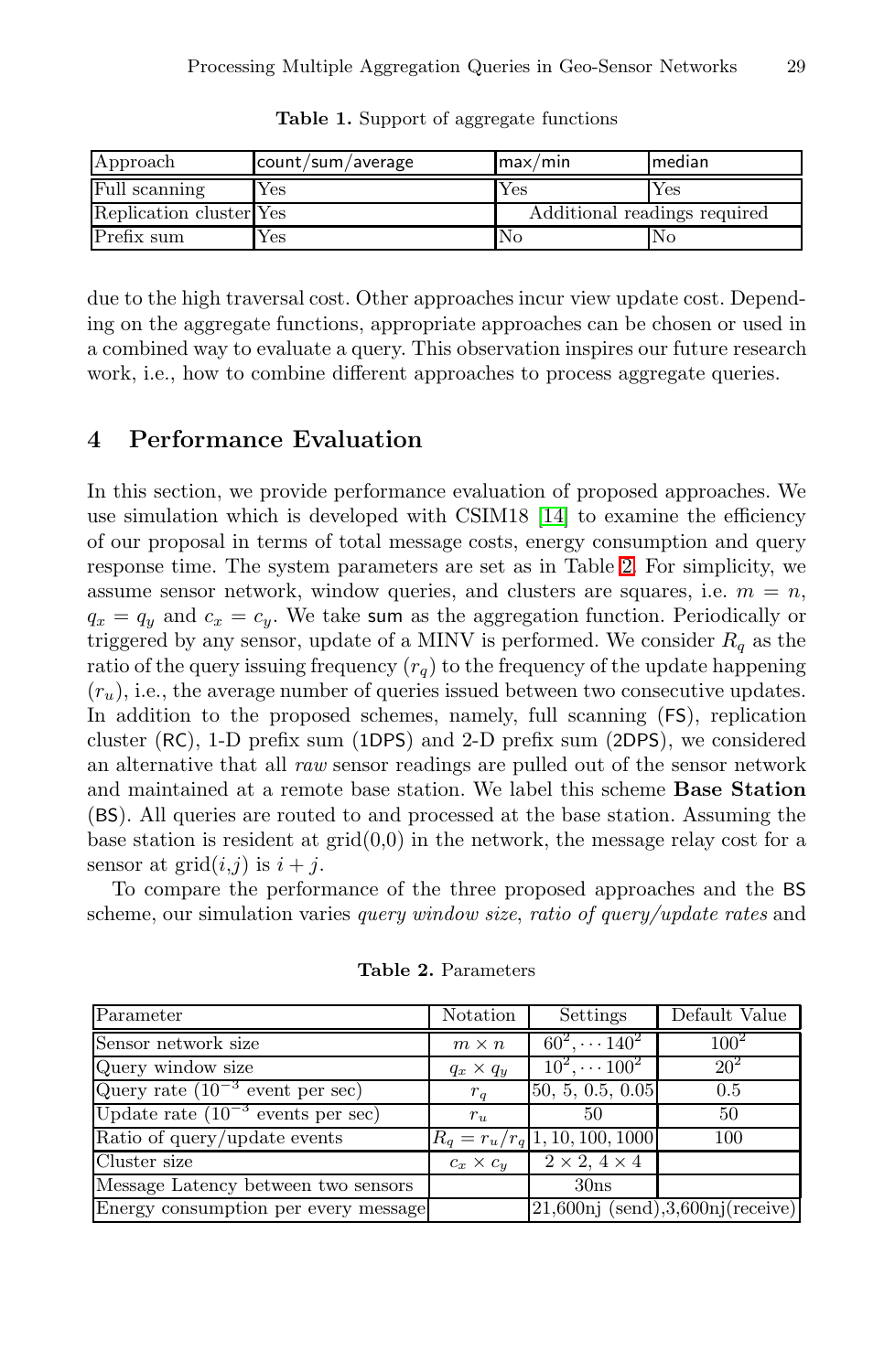network size and study their impact on the number of message relays, energy consumption and *query response time*. The number of message relays counts the message passings between sensors. Energy consumption refers to the energy consumed per sensor in processing view updates and queries. For each sensor, the energy consumed to send a message takes 21,600 nano-joules (nj) and that to receive a message takes 3,600nj [15]. Query response time refers to the duration between query issue time and corresponding result collection time. On average, transmission of a message between sensors takes 30ms. In our evaluation, all results to present are averaged by the number of queries executed, so the average cost per query is reported. In the following subsections, the impacts of each factor is studied.

**Evaluatio[n](#page-10-0) 1. Impact [of](#page-10-0) Query Window Size:** Our first evaluation studies the impact of query window size which affects the query traversal costs. Generally speaking, a larger query window is expected to yield a larger number of messages transmitted for all proposed approaches. BS is however not affected by the query window size. We vary the query window size (side length in  $10, \cdots 100$ , with a step of 10) and fix the ratio of query rate and update rate  $(R_q)$  at 100 (by fixing query rate,  $r_q$ , at  $0.5 \times 10^{-3}$ /sec and update rate,  $r_u$  at  $50 \times 10^{-3}$ /sec).

The result is shown in Fig. 5. Firstly, Fig.  $5(a)$  shows the number of message relays (in log scale). In the figure, we can see that 1DPS and 2DPS provide the least number of message relays, outperforming all other approaches. FS perform better than RC (both  $2 \times 2$  and  $4 \times 4$  clusters) only when small query sizes are experimented. As the query size larger than  $30 \times 30$ , FC and RC( $2 \times 2$ ) are very



<span id="page-10-0"></span>**Fig. 5.** Impact of query window size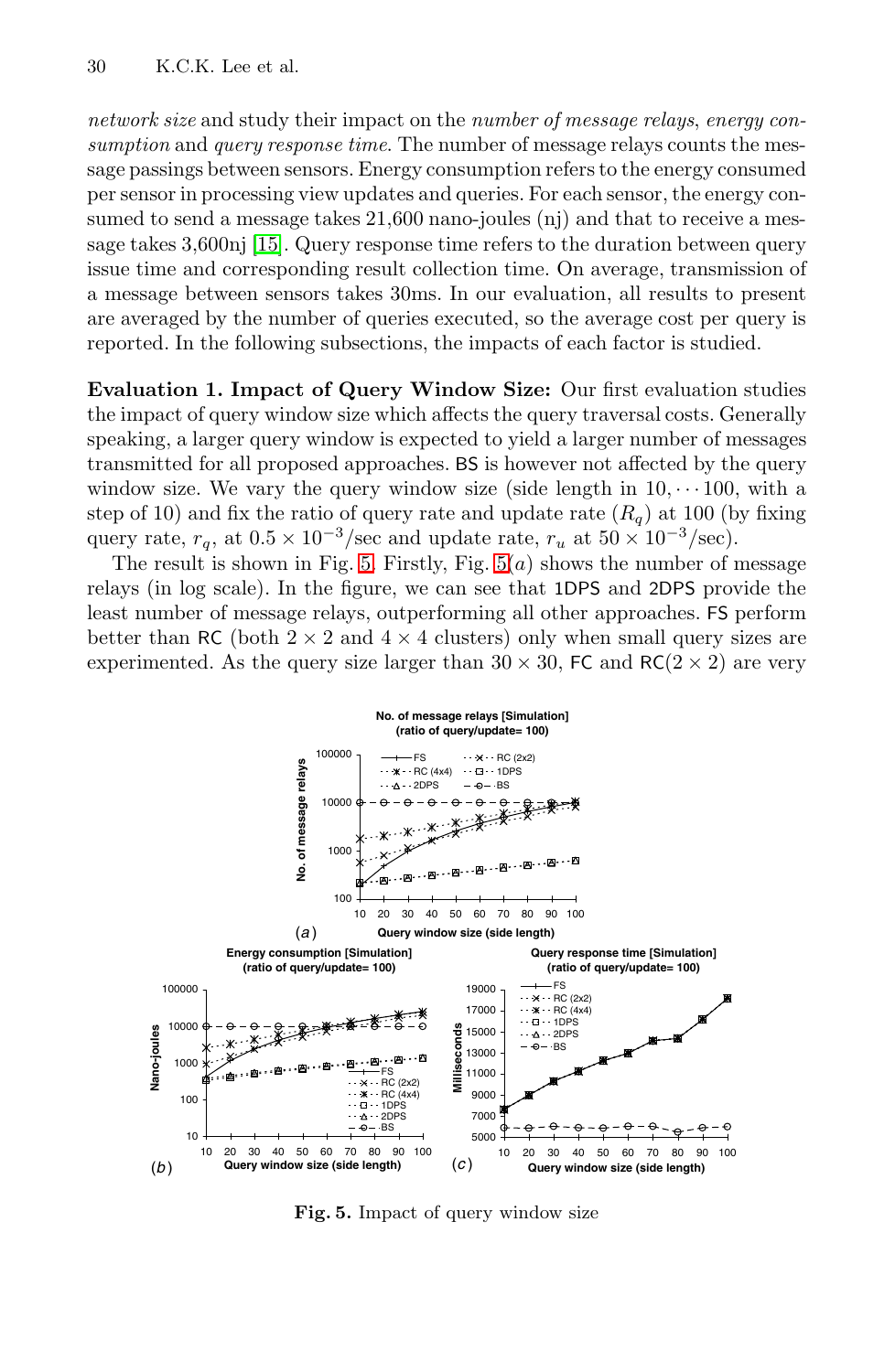cl[ose](#page-10-0). Finally BS maintains the constant and largest number of message relays due to its high update costs.

Next, we study the impact of query size on energy consumption and query response time in Fig.  $5(b)$  and Fig.  $5(c)$ , respectively. In Fig.  $5(b)$ , observation of energy consumption per sensor is very similar to that of message relays since message passing constitutes the major source of energy consumption. With this reason, we can see both 1DPS and 2DPS perform reasonably better than all others. BS maintains a constant level of energy consumption since it is independent of query size. In Fig.  $5(c)$ , query response time of all proposed schemes are the same since they involve the same longest query path, i.e., the border path for a same query window. Meanwhile, BS provides the shortest response time since queries do not need to traverse the query windows.

To sum up, this evaluation shows that the increase of query window size causes the message relays, energy consumption and response time increased for our proposed approaches. 1DPS and 2DPS perform the best and RC performs better than FC only when larger queries are experimented. BS provides constant performance and it performs the best in term of response time, otherwise, it is the weakest in the evaluation.

### **Evaluation 2. Impact of Ratio Between Query Rate and Update Rate:** In the second evaluation, we study the effect of the ratio between query rate and update rate. The objective of this evaluation is to study the benefit of our proposed approaches when many queries are executed in a sensor network.



<span id="page-11-0"></span>**Fig. 6.** Impact of query/update ratio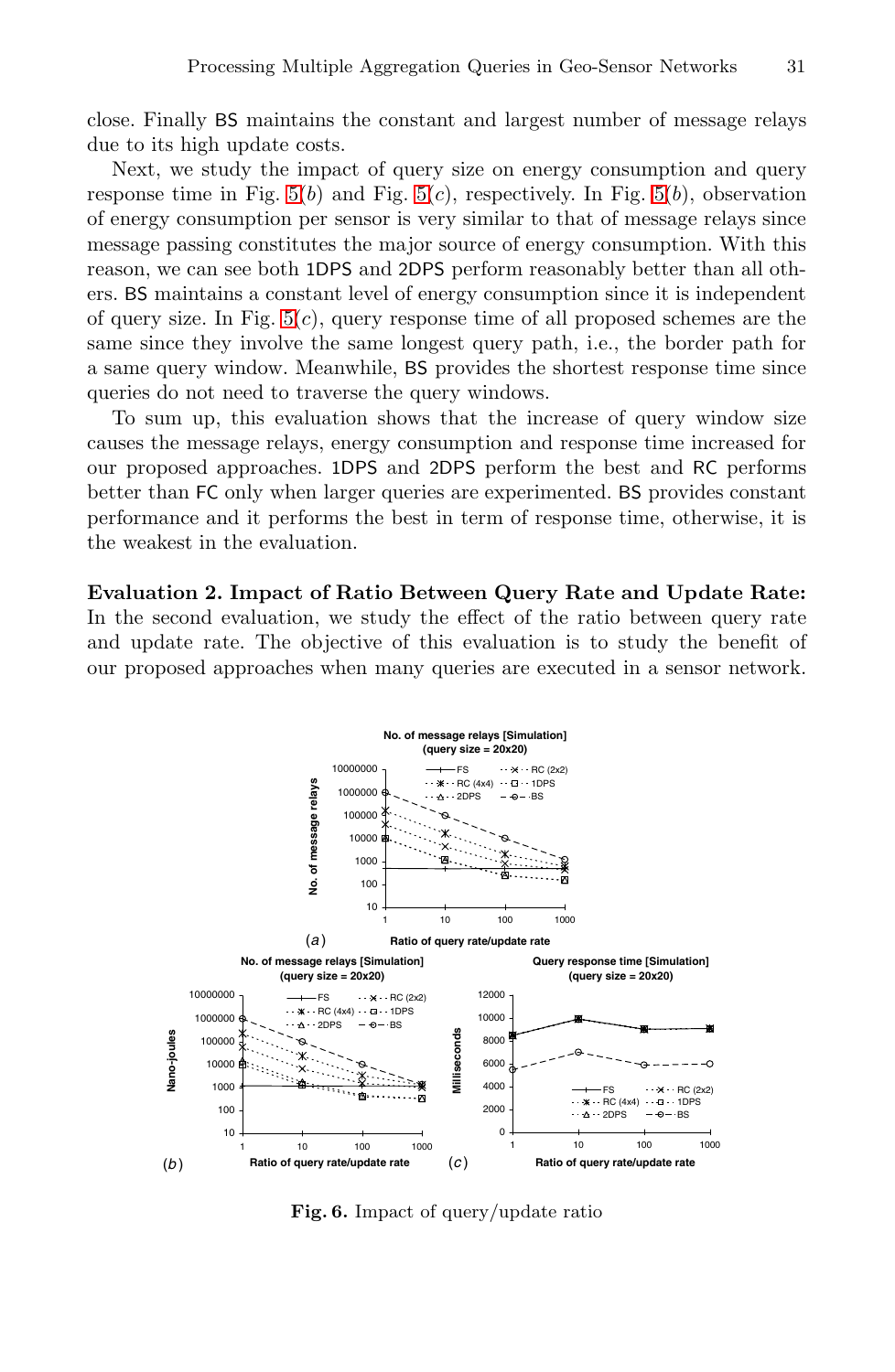When the q[ue](#page-11-0)ry rate is relatively high to update rate, the cost of MINV update is shared among queries for PS, RC and BS. FS is expected to have a fixed number of messages relays. We reuse the same settings as Evaluation 1 except that we vary the ratio of query rate and update rate between 1, 10, 100 and 1000 (by fixing query rate[,](#page-11-0)  $r_q$ , at 50, 5, 0.5, 0.05 (×10<sup>-3</sup>/sec) and fixing the update rate,  $r_u$ , at  $50 \times 10^{-3}$ /sec) and we retain the query window size at  $20 \times 20$ . Fig. 6 shows different performance metric[s a](#page-11-0)gainst the specified variation of ratio query/update rates. Fig.  $6(a)$  shows the result in term of the number of message relays (in log scale). When a small query/update ratio (1 and 10) is experimented, all schemes except FS incurs higher costs due to heavy view update cost. Later, they decrease dramatically when higher query/update ratio (100 and 1000) is evaluated. Both 1DPS and 2DPS perform the same and better than RCs. BS is the weakest in this evaluation. Fig.  $6(b)$  shows the energy consumption. The trends are similar to that of number of message relays because the message transmission is the major source of energy consumption. Fig.  $6(c)$  depicts the query response time. BS performs the best and all other approaches have same query response time regardless of query/update ratio.

**Evaluation 3. Impact of Network Size:** The third evaluation investigates the scalability of our proposed approaches to the network size. We fix the query size and ratio of query/update rate at  $20 \times 20$  and 100 respectively and we vary the network size from  $60 \times 60$ , to  $80 \times 80$ , to  $100 \times 100$ , to  $120 \times 120$  and



<span id="page-12-0"></span>**Fig. 7.** Impact of network size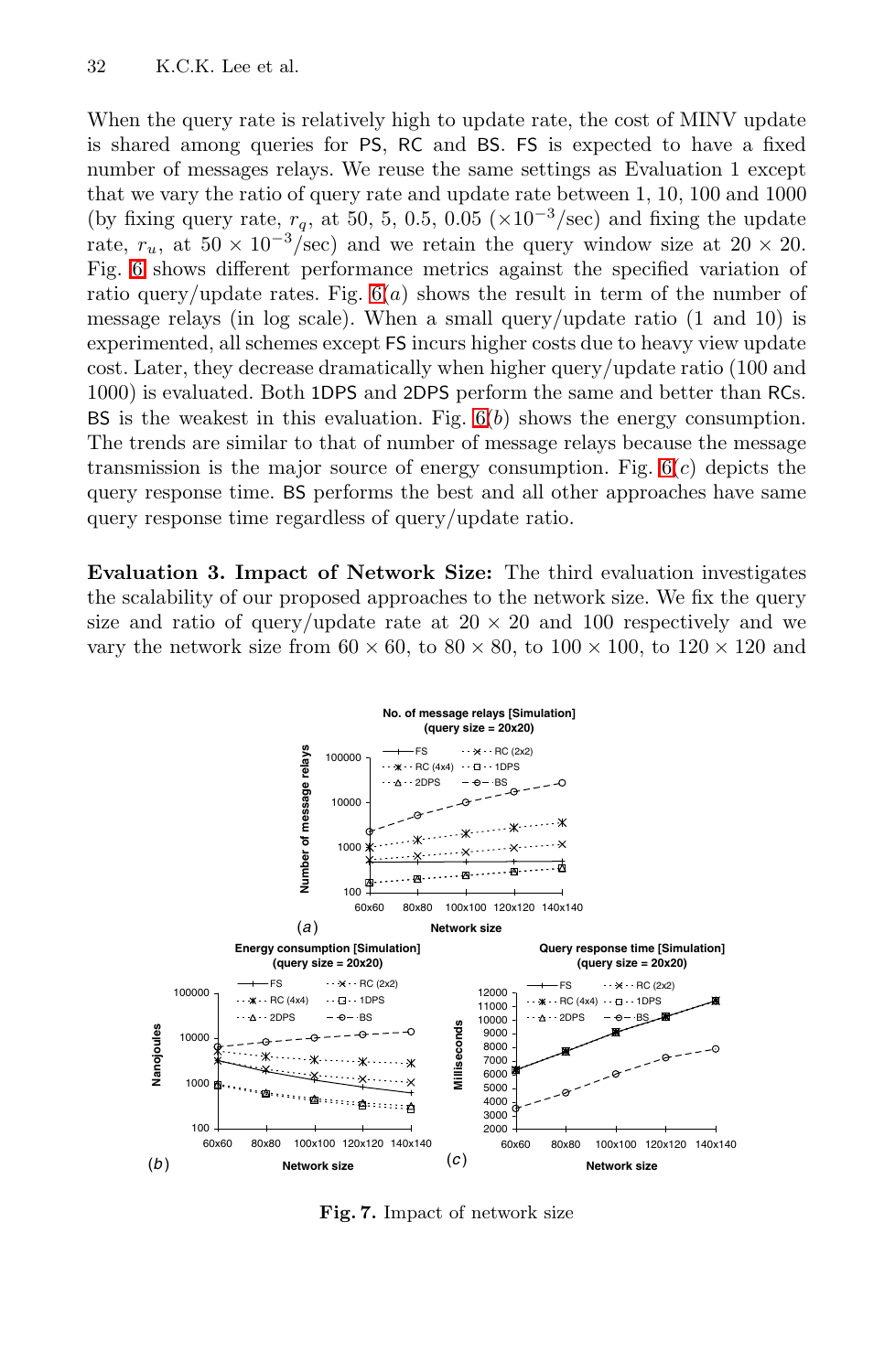to  $140 \times 140$ . Fig. 7 plots the results. In Fig. 7(*a*), we can find the larger the network size is adopted, the larger the number of message relays produced by the schemes except for FS which does not maintain any view. Again, 1DPS and 2DPS perform the same and the best among all approaches while BS is the worst. Even worse, we can see that rate of increase of BS is higher than others because of increasing average distance between sensors and the base station; raising the average update costs. These results indicate that our 1DPS and 2DPS are good for various network size.

Fig. 7(b) depicts the impact of network sizes on [en](#page-12-0)ergy consumption. It shows that the energy consumption all our proposed approaches generally decreases with the increase of the network size since queries (whose size equal to  $20 \times 20$ ) become relatively small and they are scattered in the network. Therefore, the average energy consumed per node per query is much reduced. On the other hand, BS requires update propagation from every sensor, so that the update cost is increased with the network size. This observation points out the fact that the in-network query processing is more energy efficient. Fig.  $7(c)$  shows the response time. This time all proposed approaches performs the same and BS remains the best.

### **5 Conclusion and Future Work**

Aggregation queries are very important for sensor-network based systems. This paper identifies the limitations of existing ad-hoc based approaches for processing multiple aggregation queries and proposes materialized in-network views (MINVs) and associated access strategies, namely, full scanning, replication cluster, and prefix sum. Each approach has its own advantage and can support various types of the aggregation functions. Based on simulation, we compare their performance. Prefix sum provides the best performance in almost all the cases.

This is the first work addressing multiple spatial aggregation query processing in sensor networks. In the near future, we plan to work on a number of extensions. First, we are going to conduct in-depth analysis and extensive simulations and prototyping to validate our proposals and analysis. At the current stage, we consider queries issued in an one time fashion. To have continuous monitoring, sensors stream and aggregate their readings to the access points periodically or upon events of interest happen. As we have identified the minimum number of sensors to visit for a query using 1-D prefix sum and 2-D prefix sum in this paper, we will extend this model to register queries at those interested sensors in the spatial window. When changes of interested aggregated readings are detected at those query-registered sensors, the latest aggregated readings are propagated to the users. Further, as sensor memory is limited to accommodate a large number of views, we are studying the issue of memory management and selection criteria to maintain MINVs among sensors in sensor networks. Last but not least, as we explored in the paper, a query may include multiple aggregate functions and each approach has its own strength. It may be possible to execute the query using a combination of these proposed approaches.